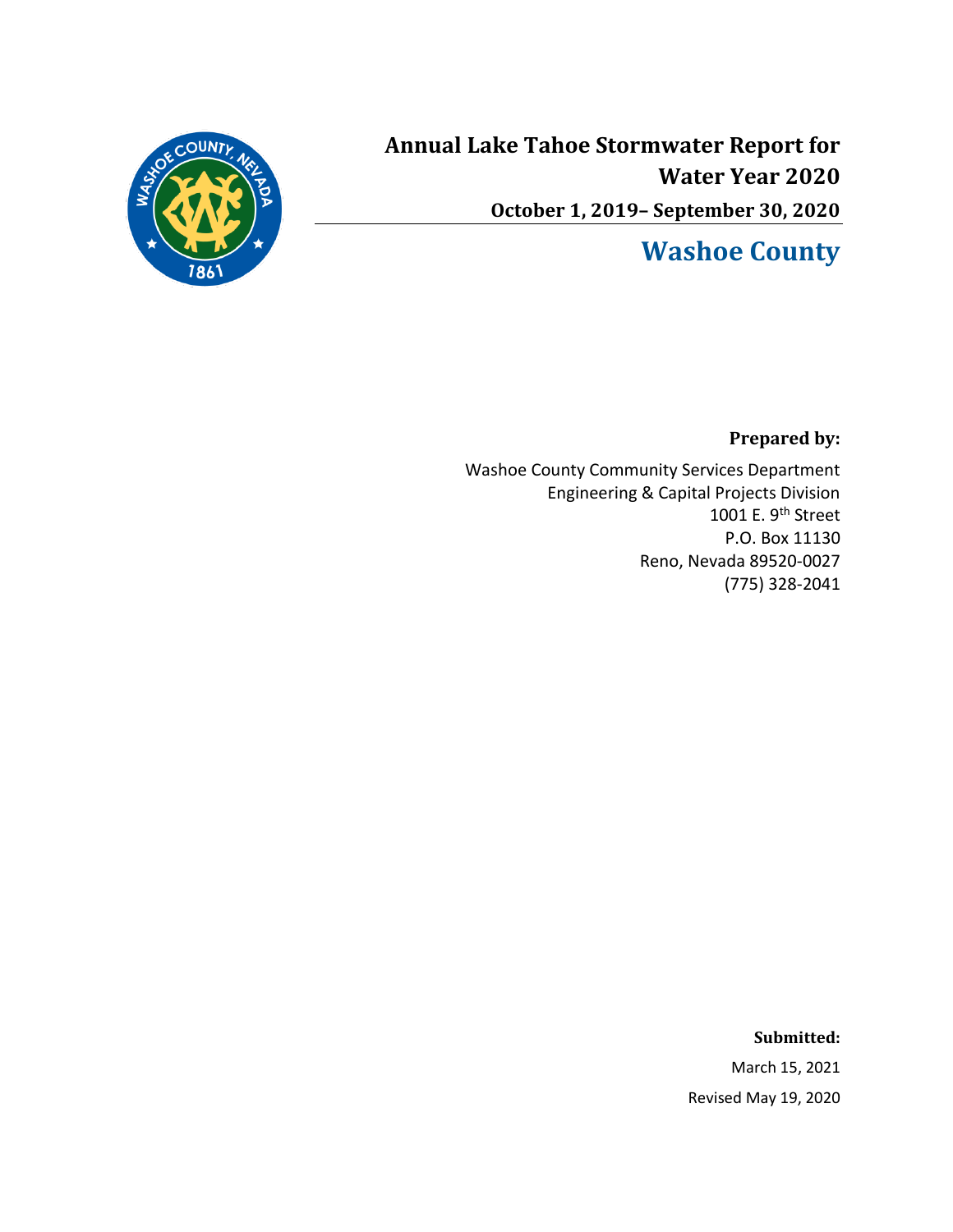# **Table of Contents**

| $\mathbf{1}$                                                                                                                                                                                                                                                                                                                                                                                                                                                                                |  |
|---------------------------------------------------------------------------------------------------------------------------------------------------------------------------------------------------------------------------------------------------------------------------------------------------------------------------------------------------------------------------------------------------------------------------------------------------------------------------------------------|--|
| $2^{\circ}$                                                                                                                                                                                                                                                                                                                                                                                                                                                                                 |  |
| 2.1                                                                                                                                                                                                                                                                                                                                                                                                                                                                                         |  |
| $\label{eq:3} \textbf{Progress\, Toward\,2017\,Target}\textcolor{red}{\textbf{~Target}\,\textcolor{red}{\textbf{~}}\textbf{~}}\textcolor{red}{\textbf{~}}\textbf{~}}\textbf{~}}\textbf{~5}$<br>2.2                                                                                                                                                                                                                                                                                          |  |
| 3 <sup>1</sup>                                                                                                                                                                                                                                                                                                                                                                                                                                                                              |  |
| 3.1                                                                                                                                                                                                                                                                                                                                                                                                                                                                                         |  |
| 3.2                                                                                                                                                                                                                                                                                                                                                                                                                                                                                         |  |
| 3.3                                                                                                                                                                                                                                                                                                                                                                                                                                                                                         |  |
| 4                                                                                                                                                                                                                                                                                                                                                                                                                                                                                           |  |
| $\begin{minipage}{0.9\linewidth} \textbf{Budeqet} \textbf{\texttt{}} \textbf{\texttt{}} \textbf{\texttt{}} \textbf{\texttt{}} \textbf{\texttt{}} \textbf{\texttt{}} \textbf{\texttt{}} \textbf{\texttt{}} \textbf{\texttt{}} \textbf{\texttt{}} \textbf{\texttt{}} \textbf{\texttt{}} \textbf{\texttt{}} \textbf{\texttt{}} \textbf{\texttt{}} \textbf{\texttt{}} \textbf{\texttt{}} \textbf{\texttt{}} \textbf{\texttt{}} \textbf{\texttt{}} \textbf{\texttt{}} \textbf{\texttt{}}$<br>4.1 |  |
| 4.2                                                                                                                                                                                                                                                                                                                                                                                                                                                                                         |  |
| 5                                                                                                                                                                                                                                                                                                                                                                                                                                                                                           |  |
| 6                                                                                                                                                                                                                                                                                                                                                                                                                                                                                           |  |
|                                                                                                                                                                                                                                                                                                                                                                                                                                                                                             |  |

Note: Blue hyperlink text in certain tables may be clicked to access the respective registration pages (LT Info login required).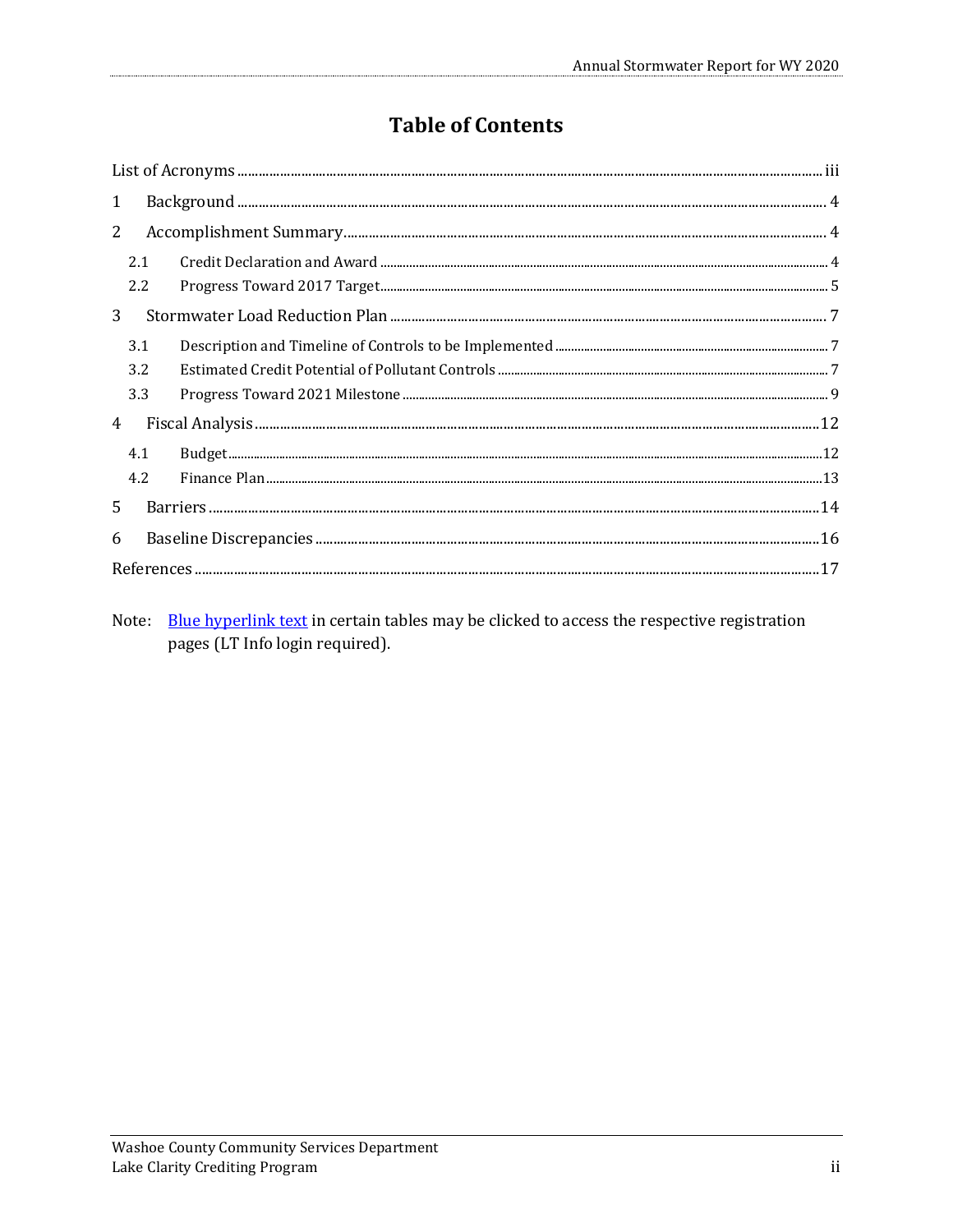# **List of Acronyms**

<span id="page-2-0"></span>

| <b>BAT</b>     | <b>Best Available Technology</b>                       |
|----------------|--------------------------------------------------------|
| <b>BMP</b>     | <b>Best Management Practices</b>                       |
| <b>BMP RAM</b> | Best Management Practices Rapid Assessment Methodology |
| CICU           | Commercial, Institutional, Communications, Utilities   |
| <b>EIP</b>     | Environmental Improvement Program                      |
| <b>FSP</b>     | <b>Fine Sediment Particles</b>                         |
| GIS            | Geographic Information System                          |
| <b>ILA</b>     | <b>Interlocal Agreement</b>                            |
| <b>IMP</b>     | <b>Implementers Monitoring Program</b>                 |
| <b>LCCP</b>    | Lake Clarity Crediting Program                         |
| <b>MFR</b>     | Multi-family residential                               |
| <b>NDEP</b>    | Nevada Division of Environmental Protection            |
| <b>NTCD</b>    | Nevada Tahoe Conservation District                     |
| 0&M            | <b>Operations and Maintenance</b>                      |
| <b>PLRM</b>    | <b>Pollutant Load Reduction Model</b>                  |
| <b>RAM</b>     | Rapid Assessment Methodology                           |
| Road RAM       | Road Rapid Assessment Methodology                      |
| <b>RSWMP</b>   | Regional Stormwater Monitoring Program                 |
| <b>SFR</b>     | Single-family residential                              |
| <b>SLRP</b>    | <b>Stormwater Load Reduction Plan</b>                  |
| <b>SWQIC</b>   | <b>Storm Water Quality Improvement Committee</b>       |
| <b>TMDL</b>    | <b>Total Maximum Daily Load</b>                        |
| <b>TN</b>      | <b>Total Nitrogen</b>                                  |
| <b>TP</b>      | <b>Total Phosphorus</b>                                |
| <b>TRPA</b>    | <b>Tahoe Regional Planning Agency</b>                  |
| <b>WQIP</b>    | Water Quality Improvement Project                      |
| <b>WY</b>      | Water Year (October 1 - September 30)                  |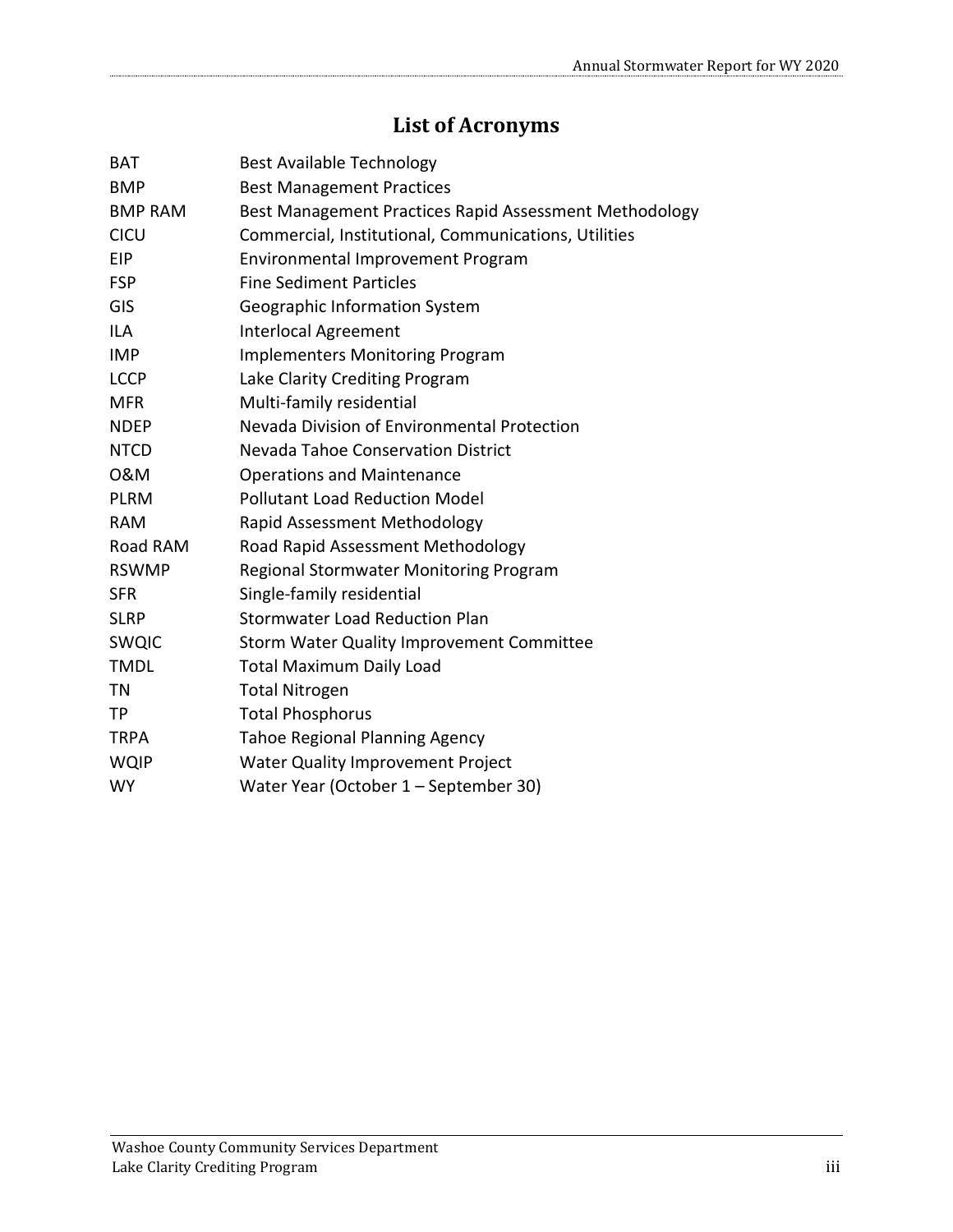# <span id="page-3-0"></span>**1 Background**

The purpose of this report is to comply with the LCCP Handbook and Section IV.D of the *Interlocal Agreement to Implement the Lake Tahoe Total Maximum Daily Load*, dated October 2016 between Washoe County and NDEP. The Lake Tahoe TMDL is a 65-year plan to return Lake Tahoe's historic annual average deep-water clarity of 97.4 feet, and the ILA documents Washoe County's commitment to reduce the FSP load in urban stormwater by establishing the second five-year TMDL credit milestone and intermediate annual credit targets. This report summarizes Washoe County's load reduction activities undertaken during Water Year 2020 (October 1, 2019 through September 30, 2020) to meet the credit milestones and targets established in the ILA.

## <span id="page-3-1"></span>**2 Accomplishment Summary**

To meet the WY2020 intermediate credit target, Washoe County maintained its road registration and nine existing BMP registrations. The County also completed three (3) new BMP registrations. The East Incline Village Ph I WQIP was broken into four areas, and areas 1, 2 and 3 were registered as East Incline Village Phase I Reg 1, Reg 2 and Reg 3 BMP Registrations. RAMs were completed for all registrations, resulting in the declaration and award of 389 lake clarity credits shown in [Table](#page-4-1) 1.

Several committees and working groups provide input into the program decisions affecting the implementation of the Lake Tahoe TMDL. In addition to crediting activities, Washoe County participated in the following committees that provided program guidance for the Lake Tahoe TMDL: Parcel BMP Working Group; and the Stormwater Quality Improvement Committee (SWQIC), including two subcommittees—Stormwater Operations & Maintenance (O&M) and the Implementers' Monitoring Program (IMP). The Stormwater Tools Improvement Phase 3 project was also completed in WY2020; the project implemented the remaining identified priority improvements and policy updates to the Lake Tahoe Info Stormwater Tools platform for the LCCP. Washoe County was represented on the Project Advisory Committee (PAC) for this project by NTCD.

### <span id="page-3-2"></span>**2.1 Credit Declaration and Award**

As identified in the 2016 ILA with NDEP, Washoe County's intermediate annual credit target for WY2020 is 276 credits (19% reduction in FSP). Per the 2019 Annual Report, Washoe County projected to register 375 credits to meet the credit target based on road operations, completed water quality improvement projects and parcel BMP certifications. Washoe County declared 389 credits and was awarded 389 credits, exceeding the WY2020 target (see [Table](#page-4-1) 1). These annual targets are guidelines to show incremental progress toward achieving the five-year milestones that are referenced for compliance, and the County is still on track to achieve the 2021 milestone (see Sectio[n 3.3\)](#page-8-0).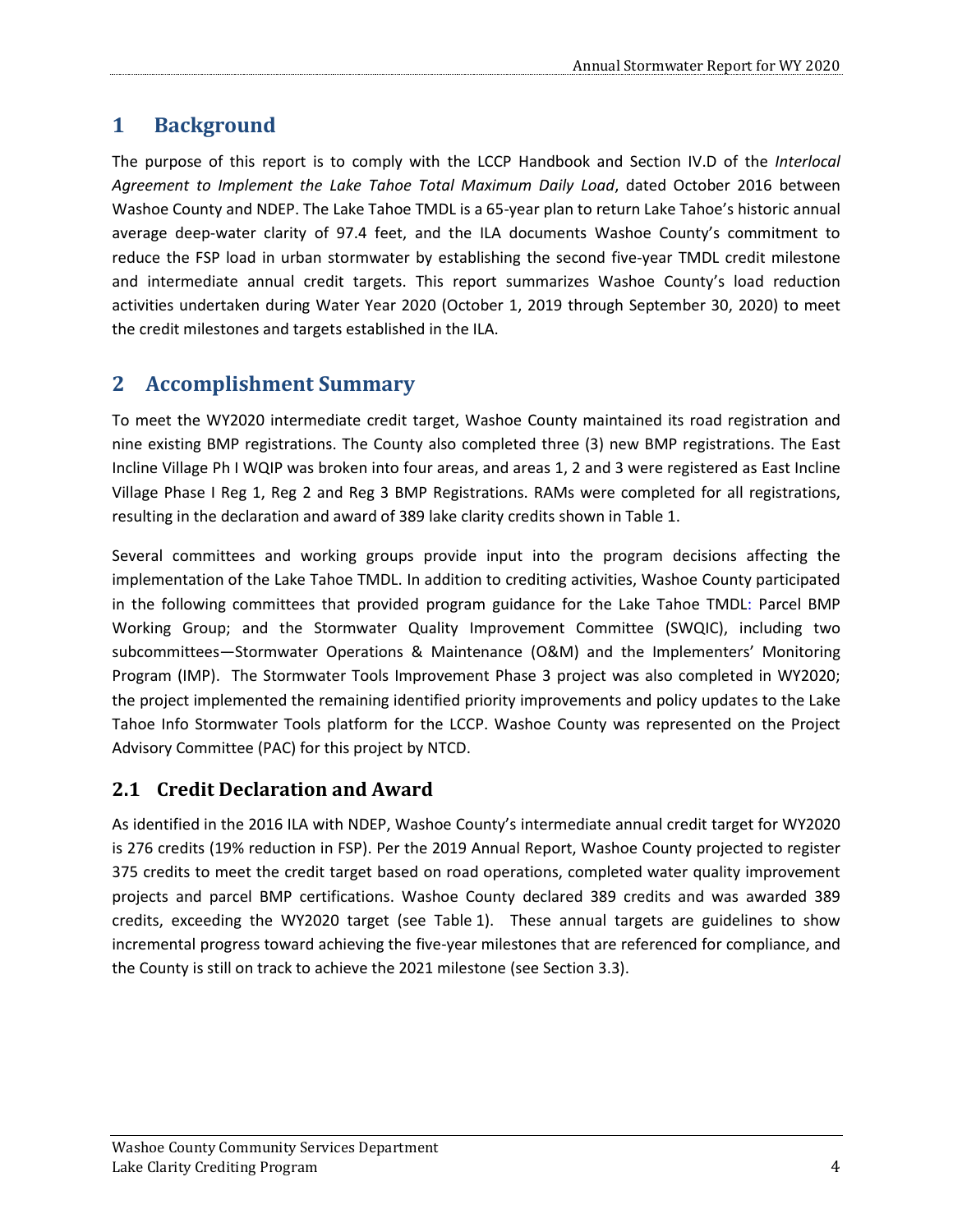| <b>Water Year</b>                 | <b>Annual Credit</b> | 2021 Five Year   | <b>Lake Clarity Credits</b> | <b>Lake Clarity</b>     | <b>Lake Clarity</b>    |
|-----------------------------------|----------------------|------------------|-----------------------------|-------------------------|------------------------|
|                                   | Target               | <b>Milestone</b> | Projected <sup>[a]</sup>    | <b>Credits Declared</b> | <b>Credits Awarded</b> |
| 2020 (October 2019 – Sep<br>2020) | 276                  | 305              | 375                         | 389                     | 389                    |

<span id="page-4-1"></span>**Table 1. Jurisdiction-wide Credits Projected, Declared, and Awarded**

[a] Projected credits are based on WY2019 Annual Report total credits anticipated to be registered during WY2020.

### <span id="page-4-0"></span>**2.2 Progress Toward 2020 Target**

Washoe County worked diligently with NTCD (who performed the PLRM modeling and RAMs) and NDEP to declare 389 credits for WY2020 and surpassed the annual credit target of 276 credits. The County maintained its existing ten registrations for full credit and added three new treatment BMP registrations (East Incline Village Phase I Reg 1, Reg 2 and Reg 3 BMP Registrations). Washoe County is on track to meet the 2021 milestone.

#### **Road Operations Implementation Summary**

Washoe County's WY2017 Road Registration includes 69 potential credits per year with a five-year credit schedule through WY2021, representing a network of 7.0 miles of Priority 1 (road class) roadway with an Expected Condition Score of 3.4 for all roads within this class.

Washoe County completed four Road RAM inspections for WY2020, in accordance with LCCP. The inspections were conducted in November of 2019, and in February, April and May of 2020. Washoe County's roads crews worked to maintain optimal road conditions throughout the year, and subsequently received inspection scores of 4.1 (Fall/Winter), and 4.5 (Spring), with an average annual Road RAM score of 4.4. Thus, Washoe County achieved and surpassed its expected road condition score (3.4) and was awarded 69 credits by NDEP on December 14, 2020.

| <b>Road Registration Name</b>                                          | <b>Primary Water Quality</b><br><b>Improvement Actions</b> | <b>Declaration</b><br>Date | <b>Annual Credit</b><br>Potential <sup>[a]</sup> | <b>Credits</b><br><b>Declared</b> | <b>Credits</b><br>Awarded |
|------------------------------------------------------------------------|------------------------------------------------------------|----------------------------|--------------------------------------------------|-----------------------------------|---------------------------|
| <b>Washoe County Road Registration-</b><br><b>Water Year 2017-2021</b> | Road Operations &<br>Maintenance                           | 12/14/2020                 | 69                                               | 69                                | 69                        |
|                                                                        | <b>TOTAL</b>                                               | 69                         | 69                                               | 69                                |                           |

**Table 2. Potential, Declared, and Awarded Credits from Road Operations**

[a] Expected credits are based on the verified registration in LT Info Stormwater Tools.

### **BMP Implementation Summary**

Washoe County has completed many WQIPs in the Lake Tahoe Basin since the 2004 start date for TMDL compliance; due to the high rate of parcel BMP implementation in Washoe County, both parcel BMP and treatment BMP load reductions are being registered as pollutant controls. During WY2020, Washoe County registered three new BMP registrations, as shown i[n Table 3.](#page-5-0)

Washoe County's three new registrations are all a result of the East Incline Village Phase I WQIP. Based on past registrations, Washoe County divided the large project into smaller LT Info Stormwater Tools registrations for ease of registration and regulatory review. All three registrations, East Incline Village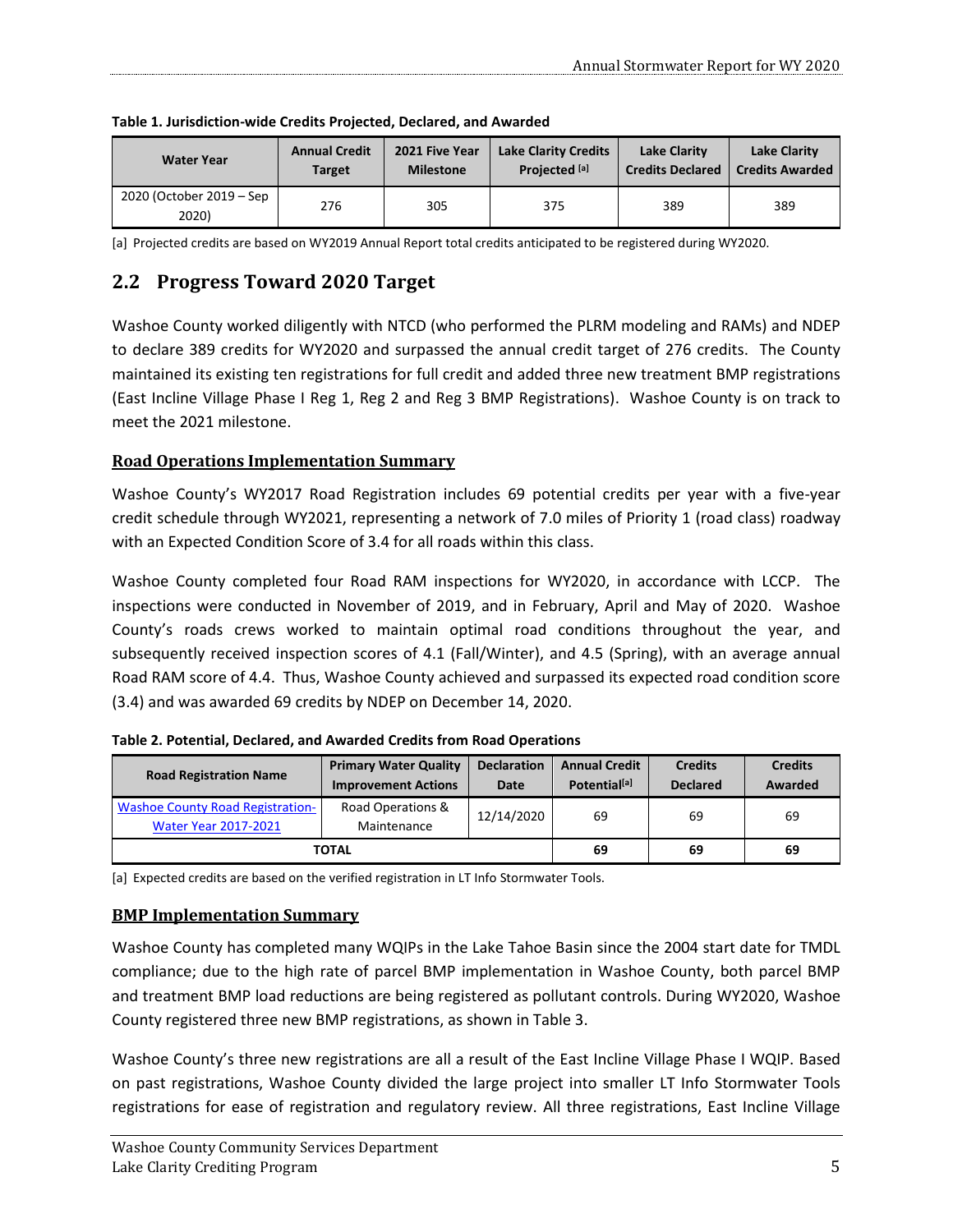Phase I Reg 1, Reg 2 and Reg 3 BMP Registrations were established as of October 1, 2019; thus, Washoe County received full credit for WY2020. Additionally, three existing BMP Registrations (Fairview/Fairway Ph III WQIP Rosewood Creek, Fairview/Fairway Ph III WQIIP Upper Deer Creek and Central Incline Village Phase I WQIP) were updated due to a misalignment of the PLRM GIS and TRPA parcel land use types creating incorrect parcel BMP percentages. Otherwise, Washoe County completed all required Road and BMP inspections on schedule to be eligible for all remaining expected credits.

During summer 2020, NTCD performed BMP RAM for registered Key and Essential treatment BMPs to meet the annual BMP RAM requirements for registered treatment BMPs and inform Washoe County of maintenance needs. Washoe County's roads crews performed the identified maintenance, including spot cleaning of conveyance features and treatment features (basins and Jellyfish), maintenance of staff gauges, and stabilization of erosion caused by summer thunderstorms and winter snowmelt. The Washoe County Roads Department vactor truck allowed the crews to clean all pertinent stormwater infrastructure in the Incline Village area in WY2020.

| Registration                                                                       | <b>Primary Water Quality</b><br><b>Improvement Actions</b> | <b>Declaration</b><br><b>Date</b> | <b>Annual Credit</b><br>Potential <sup>[a]</sup> | <b>Credits</b><br><b>Declared</b> | <b>Credits</b><br>Awarded |
|------------------------------------------------------------------------------------|------------------------------------------------------------|-----------------------------------|--------------------------------------------------|-----------------------------------|---------------------------|
| <b>Fairview/Fairway Ph III</b><br><b>WQIP Upper Deer Creek</b>                     | Stormwater Treatment BMPs,<br>Parcel BMPs                  | 10/10/2020                        | 37                                               | 37                                | 37                        |
| <b>Fairview/Fairway Ph III</b><br><b>WOIP Rosewood Creek</b>                       | Stormwater Treatment BMPs,<br>Parcel BMPs                  | 10/10/2020                        | $14^{[b]}$                                       | 14                                | 14                        |
| <b>Central Incline Village</b><br><b>Phase I WOIP</b>                              | Stormwater Treatment BMPs,<br>Parcel BMPs                  | 10/10/2020                        | 36                                               | 36                                | 36                        |
| <b>CO7 Parcel BMP</b>                                                              | Parcel BMPs                                                | 10/10/2020                        | 12                                               | 12                                | 12                        |
| <b>E01 Parcel BMP</b>                                                              | Parcel BMPs                                                | 10/10/2020                        | 3                                                | 3                                 | 3                         |
| <b>G01 Parcel BMP</b>                                                              | Parcel BMPs                                                | 10/10/2020                        | $\overline{2}$                                   | $\overline{2}$                    | $\overline{2}$            |
| Diamond Peak (WC68)<br><b>Parcel BMP</b>                                           | Parcel BMPs                                                | 10/10/2020                        | 25                                               | 25                                | 25                        |
| <b>Central Incline Village</b><br><b>Phase II BMP</b>                              | Stormwater Treatment BMPs,<br>Parcel BMPs                  | 10/10/2020                        | 14                                               | 14                                | 14                        |
| <b>Central Incline Village</b><br>Phase I & East Incline<br><b>Village Phase I</b> | <b>Stormwater Treatment BMPs.</b><br>Parcel BMPs           | 10/10/2020                        | 78                                               | 78                                | 78                        |
| <b>East Incline Village Phase I</b><br>Reg 1                                       | <b>Stormwater Treatment BMPs,</b><br>Parcel BMPs           | 10/10/2020                        | 56                                               | 56                                | 56                        |
| <b>East Incline Village Phase I</b><br>Reg 2                                       | Stormwater Treatment BMPs,<br>Parcel BMPs                  | 12/16/2020                        | 22                                               | 22                                | 22                        |
| <b>East Incline Village Phase I</b><br>Reg <sub>3</sub>                            | Stormwater Treatment BMPs,<br>12/16/2020<br>Parcel BMPs    |                                   | 21                                               | 21                                | 21                        |
|                                                                                    | <b>TOTAL</b>                                               | 320                               | 320                                              | 320                               |                           |

<span id="page-5-0"></span>

[a] Credit potential is based on verified registrations in LT Info Stormwater Tools.

[b] Potential credits have changed since WY2019 due to changes to the LT Info Stormwater Tools Parcel BMP tool and subsequent registration updates.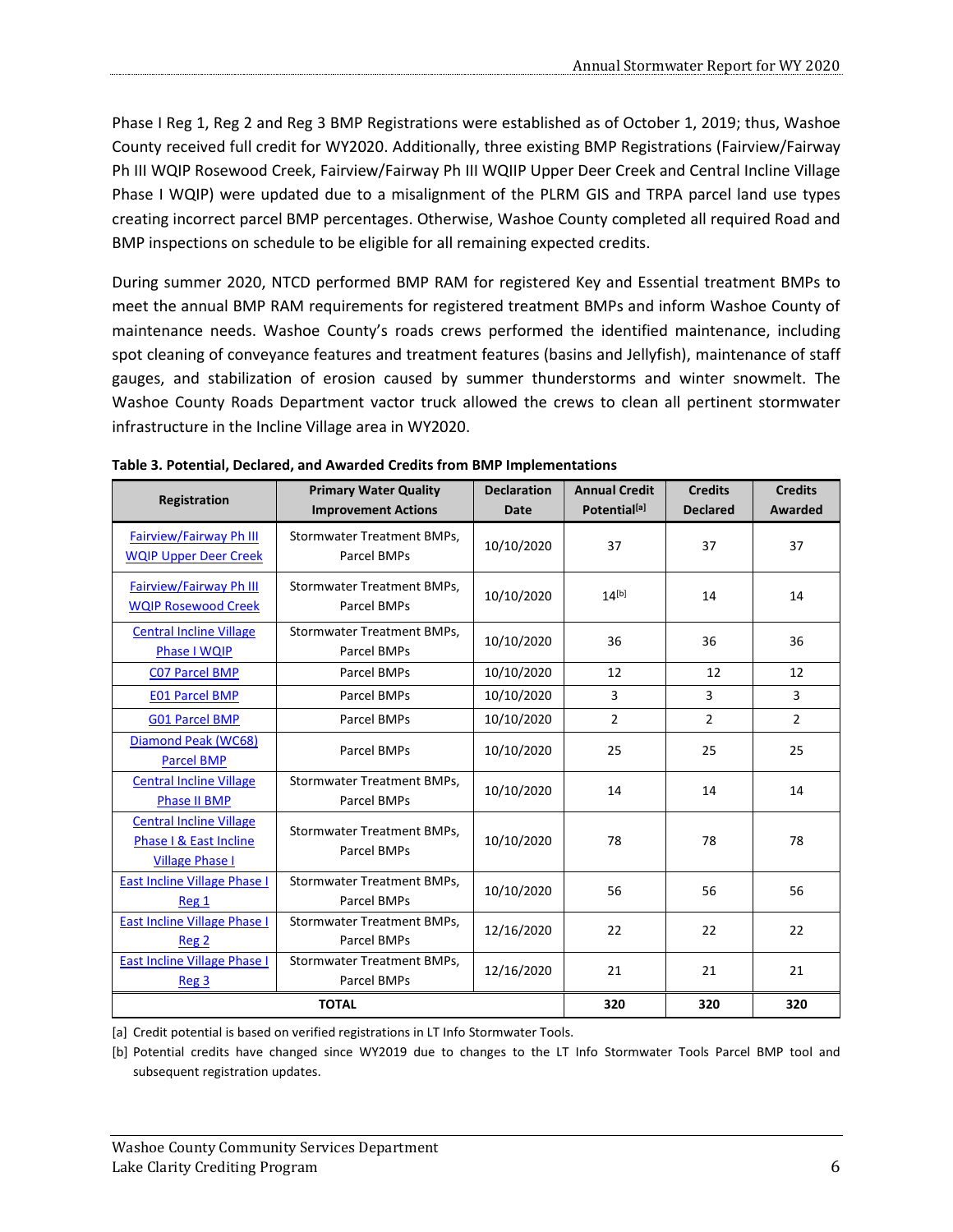# <span id="page-6-0"></span>**3 Stormwater Load Reduction Plan**

### <span id="page-6-1"></span>**3.1 Description and Timeline of Controls to be Implemented**

In accordance with the 2016 ILA, Washoe County must register 305 credits—or 21% load reduction—in order to meet the 2021 Pollutant Load Reduction Milestone for FSP. To meet the milestone, Washoe County plans to maintain the registrations listed in [Table 4](#page-7-0) and register the catchments listed in [Table 5](#page-8-1) and [Table 6,](#page-9-0) according to the timelines presented (see [Figure 1\)](#page-10-0). Pollutant controls proposed for registration include all three load reduction categories: road operations, parcel BMPs, and treatment BMPs. In addition, Washoe County is currently on track to meet the intermediate credit target for 2025 to satisfy the five-year planning horizon.

### <span id="page-6-2"></span>**3.2 Estimated Credit Potential of Pollutant Controls**

Estimated credit potential from FSP load reductions for existing and proposed credit registrations are identified in [Table 4](#page-7-0) through [Table 6.](#page-9-0) [Table 4](#page-7-0) presents the active registrations for WY2020 and indicates the annual credit potential for these registrations. For WY2021, Washoe County has 389 potential credits from these registrations.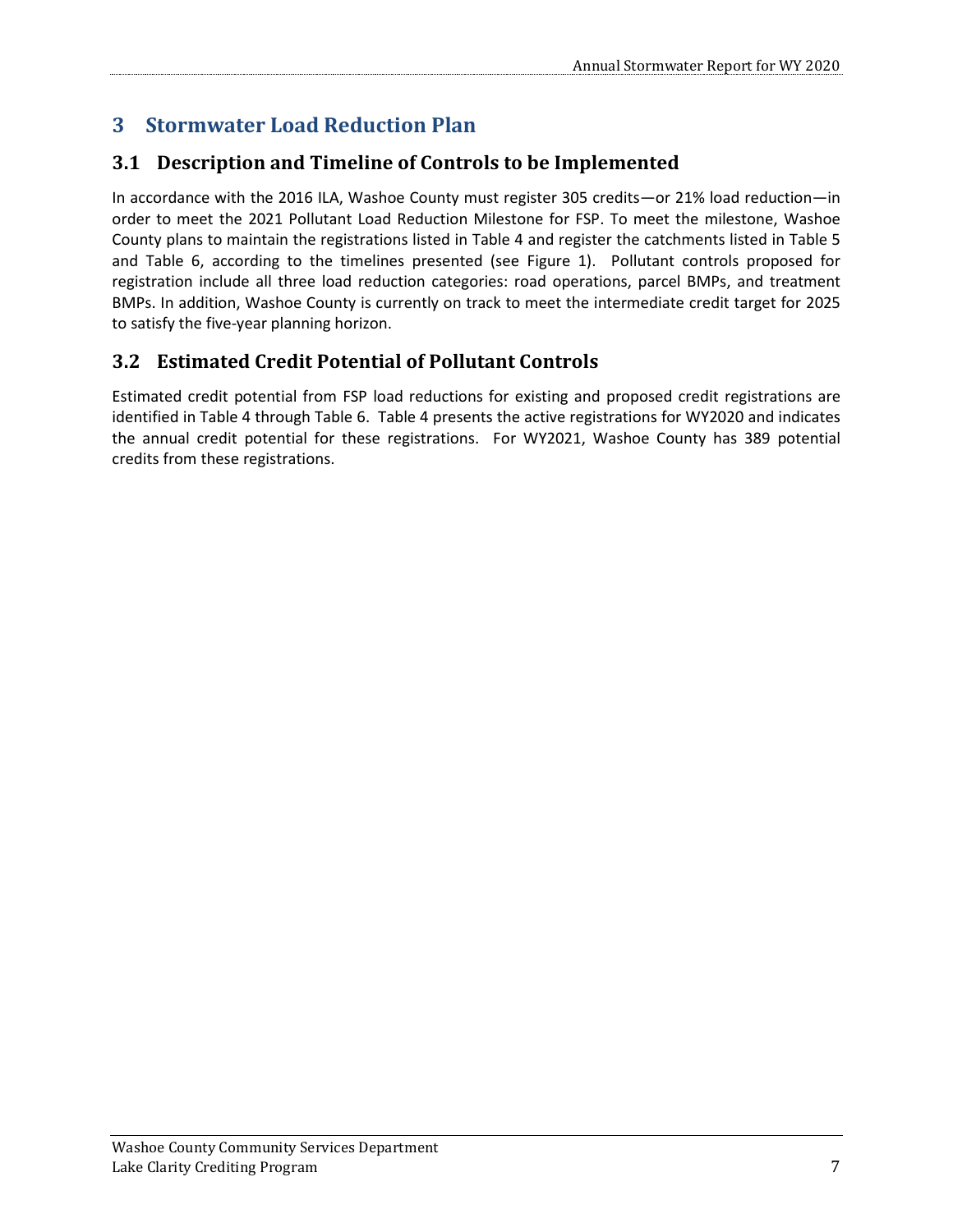| Registration                                                                                           | <b>Pollutant Controls</b>                 | <b>Establishment</b><br><b>Water Year</b> | <b>Expiration</b><br><b>Water Year</b> | <b>Annual Credit</b><br>Potential <sup>[a]</sup> |  |  |  |  |
|--------------------------------------------------------------------------------------------------------|-------------------------------------------|-------------------------------------------|----------------------------------------|--------------------------------------------------|--|--|--|--|
| <b>Existing Registrations</b>                                                                          |                                           |                                           |                                        |                                                  |  |  |  |  |
| Fairview/Fairway Ph III WQIP<br><b>Upper Deer Creek Registration</b>                                   | Stormwater Treatment BMPs,<br>Parcel BMPs | 2016                                      | 2026                                   | 37 <sup>[b]</sup>                                |  |  |  |  |
| Fairview/Fairway Ph III WQIP<br><b>Rosewood Creek Registration</b>                                     | Stormwater Treatment BMPs,<br>Parcel BMPs | 2016                                      | 2030                                   | $14^{[b]}$                                       |  |  |  |  |
| <b>Washoe County Road Registration-</b><br><b>Water Year 2017-2021</b>                                 | Road Operations & Maintenance             | 2017                                      | 2021                                   | 69                                               |  |  |  |  |
| Central Incline Village Phase I<br><b>WQIP Registration</b>                                            | Stormwater Treatment BMPs,<br>Parcel BMPs | 2017                                      | 2031                                   | $36^{[b]}$                                       |  |  |  |  |
| <b>CO7 Parcel BMP Registration</b>                                                                     | Parcel BMPs                               | 2017                                      | 2023                                   | $12^{[b]}$                                       |  |  |  |  |
| <b>E01 Parcel BMP Registration</b>                                                                     | Parcel BMPs                               | 2017                                      | 2031                                   | 3 <sub>[b]</sub>                                 |  |  |  |  |
| <b>G01 Parcel BMP Registration</b>                                                                     | Parcel BMPs                               | 2017                                      | 2031                                   | $2^{[b]}$                                        |  |  |  |  |
| Central Incline Village Ph II<br><b>WQIP Registration</b>                                              | Stormwater Treatment BMPs,<br>Parcel BMPs | 2018                                      | 2032                                   | 14                                               |  |  |  |  |
| Diamond Peak (WC68)<br><b>Parcel BMP Registration</b>                                                  | Parcel BMPs                               | 2018                                      | 2032                                   | 25                                               |  |  |  |  |
| Central Incline Village Phase II and<br><b>East Incline Village Phase I BMP</b><br><b>Registration</b> | Stormwater Treatment BMPs,<br>Parcel BMPs | 2019                                      | 2033                                   | 78                                               |  |  |  |  |
| <b>East Incline Village Phase I Reg 1 BMP</b><br>Registration                                          | Stormwater Treatment BMPs,<br>Parcel BMPs | 2020                                      | 2034                                   | 56                                               |  |  |  |  |
| <b>East Incline Village Phase I Reg 2 BMP</b><br>Registration                                          | Stormwater Treatment BMPs,<br>Parcel BMPs | 2020                                      | 2034                                   | 22                                               |  |  |  |  |
| <b>East Incline Village Phase I Reg 3 BMP</b><br>Registration                                          | Stormwater Treatment BMPs,<br>Parcel BMPs | 2020                                      | 2034                                   | 21                                               |  |  |  |  |
| Potential WY2021 Credits from Existing Registrations<br>389                                            |                                           |                                           |                                        |                                                  |  |  |  |  |

#### <span id="page-7-0"></span>**Table 4. Existing Registrations – Potential Credits**

[a] Potential credits are based on verified registrations in LT Info Stormwater Tools.

[b] Potential credits have changed since WY2019 due to changes to the LT Info Stormwater Tools Parcel BMP tool and subsequent registration updates.

[Table 5](#page-8-1) presents no registrations for the WY2021, as the projected project (East Incline Village Phase I Reg 4) is unable to be registered at this time due a maintenance issue. The 389 current potential credits will remain as is for WY2021, which exceeds the water year target of 305 (se[e Table 5\)](#page-8-1).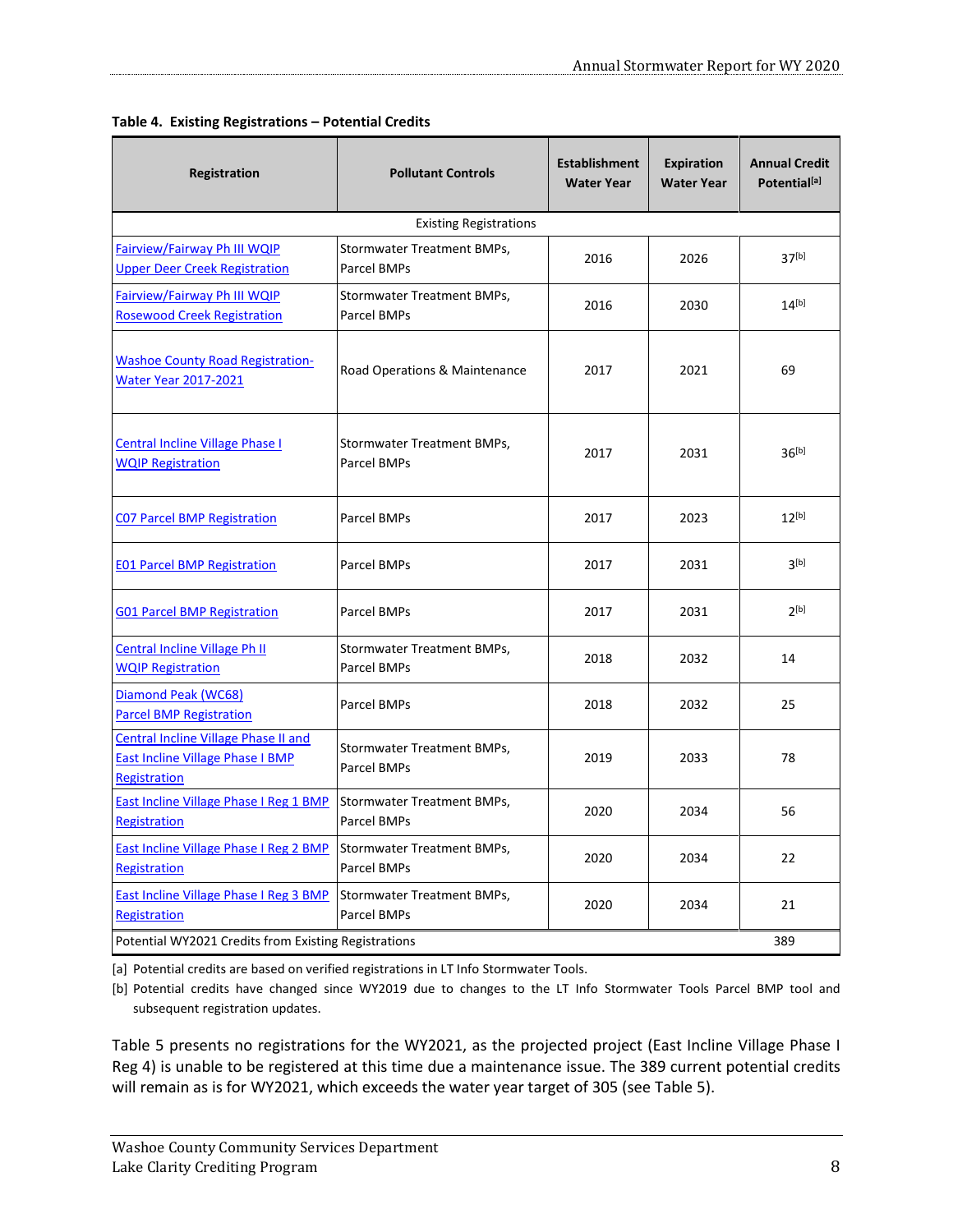Projected Lake Clarity Credits for proposed credit registrations identified in [Table 5](#page-8-1) and [Table 6](#page-9-0) have been compiled from the best available sources, including preliminary draft registration work using PLRM v2.1. The actual load reduction and credit potential are expected to change as each catchment is registered. The updated baseline calculations will be used as the starting point for future registrations and input parameters will be refined to more accurately reflect catchment conditions.

<span id="page-8-1"></span>**Table 5. Proposed Credit Registration Schedule and Credits for WY2021**

| Registration <sup>[a]</sup>       | <b>Pollutant Controls</b>     | Year<br>Implemented | <b>Planned</b><br>Registration<br><b>Timeline</b> | Projected<br><b>Credits</b> |
|-----------------------------------|-------------------------------|---------------------|---------------------------------------------------|-----------------------------|
|                                   | Proposed WY2021 Registrations |                     |                                                   |                             |
| N/A                               | ٠                             |                     |                                                   |                             |
| Projected New WY2021 Credits      |                               |                     |                                                   |                             |
| Potential Existing WY2020 Credits |                               |                     |                                                   |                             |
| Total Projected WY2021 Credits    |                               |                     |                                                   | 389                         |

### <span id="page-8-0"></span>**3.3 Progress Toward 2021 Milestone**

#### **Assessment and Planning**

Washoe County plans to continue registering pollutant controls to meet credit targets and milestones for coming years. [Table 6](#page-9-0) presents the WQIPs/Urban Catchments that Washoe County anticipates registering to achieve the 2021 credit milestone, as well as the 2025 intermediate target. As shown in the table, Washoe County estimates 0 additional credits by 2021 for a total of 389 credits, which exceeds the 2021 milestone of 305 (see [Table 6\)](#page-9-0). Washoe County also anticipates registering an additional 72 credits by 2025, for a total of 490 credits to satisfy Washoe County's intermediate credit target for the five-year planning horizon.

To meet the 2021 Milestone, Washoe County plans to maintain the registrations listed in [Table 4](#page-7-0) and register the catchments listed in [Table 5](#page-8-1) and [Table 6.](#page-9-0) Registrations include road operations, stormwater treatment BMPs and parcel BMPs. All proposed stormwater treatment BMP registrations reflect existing infrastructure installed after 2004.

In 2017, NTCD conducted a study for Washoe County to determine the potential number of Clarity Credits that could be attained by Washoe County if there was 100% compliance by private parcels with TRPA's Parcel BMP Program. The study indicated that over 50% of the 1,043 credits required of the County by the 65-year milestone could be achieved through private parcel BMPs (NTCD, 2018).

Washoe County is working to identify a sustainable funding source for TMDL implementation (see Section [4.1\)](#page-11-1). Additionally, the County is initiating a project to develop a 10-year Stormwater Master Plan that could include an assessment of existing conditions and resources, development of a TMDL Compliance Plan and implementation of a Stormwater Asset Management Program. These components not only assist the County in compliance with the ILA and protection of Lake Tahoe water clarity, but also for long-term planning and identification of sustainable funding to support the County's Program.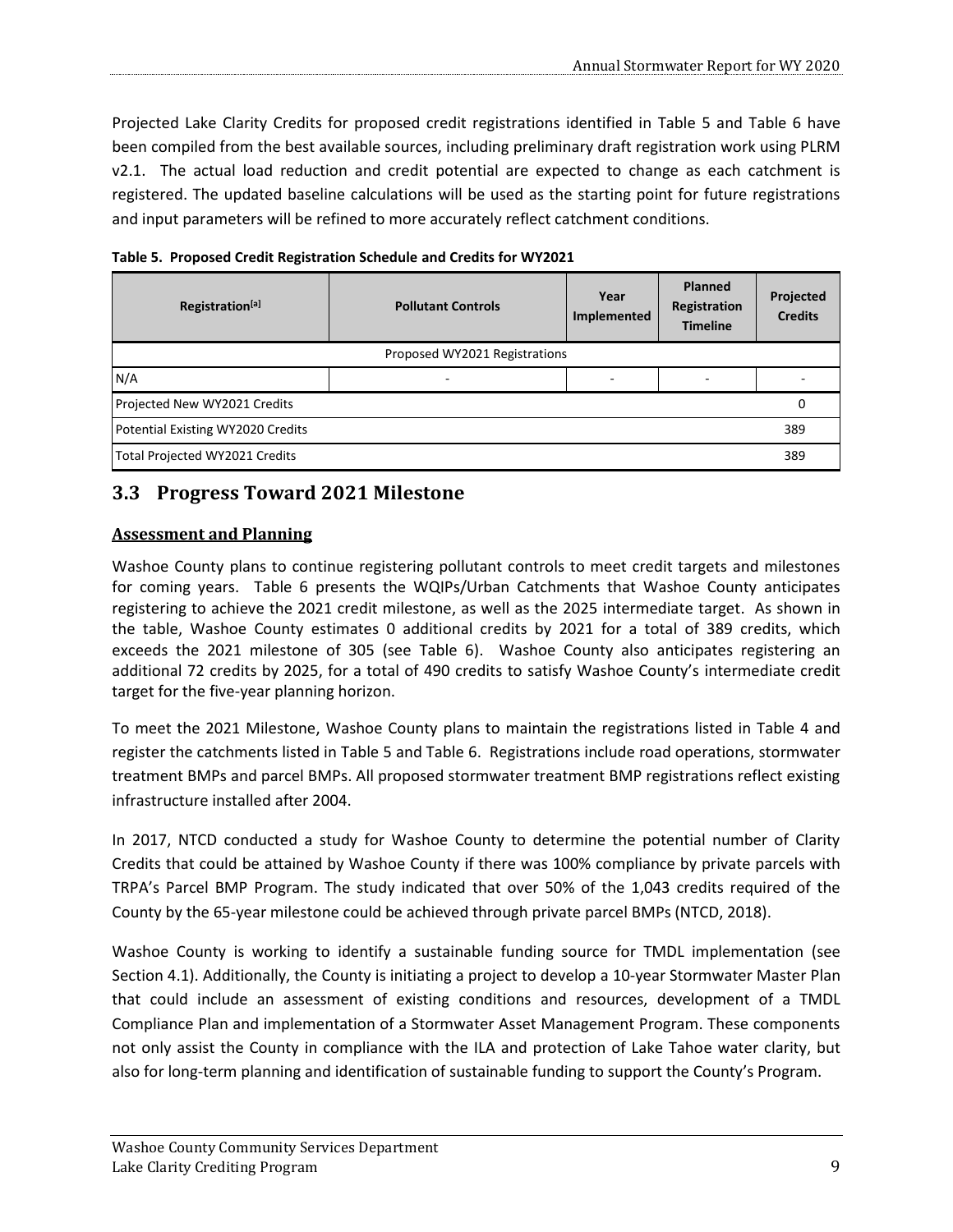|                                                                 | <b>Estimated Credit Potential by WY[b][c]</b> |                |                |      |                |                                                                    |
|-----------------------------------------------------------------|-----------------------------------------------|----------------|----------------|------|----------------|--------------------------------------------------------------------|
| Registration <sup>[a]</sup>                                     | 2021                                          | 2022           | 2023           | 2024 | 2025           | <b>Comments</b>                                                    |
| Fairview/Fairway Ph III WQIP -<br><b>Upper Deer Creek</b>       | 37                                            | 37             | 37             | 37   | 37             |                                                                    |
| <b>Road Registration - WY2017</b>                               | 69                                            |                |                |      |                | Registered @ 3.4; Expires 2021                                     |
| Fairview/Fairway Ph III WQIP -<br><b>Rosewood Creek</b>         | 14                                            | 14             | 14             | 14   | 14             |                                                                    |
| Central Incline Village Ph I<br><b>WQIP</b>                     | 44                                            | 44             | 44             | 44   | 44             | Credits increased from 36 to 44 due<br>to WY21 registration update |
| <b>CO7 Parcel BMP</b>                                           | 12                                            | $12\,$         | $\blacksquare$ | ÷,   |                | Expires 2023; will be superseded by<br>LWC Ph I & II WQIP          |
| <b>E01 Parcel BMP</b>                                           | 3                                             | 3              | 3              | 3    | 3              |                                                                    |
| <b>G01 Parcel BMP</b>                                           | $\overline{2}$                                | $\overline{2}$ | $\overline{2}$ | 2    | $\overline{2}$ |                                                                    |
| <b>Central Incline Village Ph II</b><br><b>WQIP</b>             | 14                                            | 14             | 14             | 14   | 14             |                                                                    |
| Diamond Peak (WC68) Parcel<br><b>BMP</b>                        | 25                                            | 25             | 25             | 25   | 25             |                                                                    |
| Central Incline Ph II/<br><b>East Incline Ph I WQIP</b>         | 78                                            | 78             | 78             | 78   | 78             |                                                                    |
| <b>East Incline Village Ph I WQIP</b><br><b>Registration #1</b> | 56                                            | 56             | 56             | 56   | 56             |                                                                    |
| East Incline Village Ph I WQIP<br><b>Registration #2</b>        | 22                                            | 22             | 22             | 22   | 22             |                                                                    |
| <b>East Incline Village Ph I WQIP</b><br><b>Registration #3</b> | 21                                            | 21             | 21             | 21   | 21             |                                                                    |
| East Incline Village Ph I WQIP<br>Registration #4               |                                               | 10             | 10             | 10   | 10             |                                                                    |
| Road Registration - WY2022                                      |                                               | 99             | 99             | 99   | 99             | Expanded Priority 1 Class @ 3.4                                    |
| Lower Wood Creek Phase   & II<br><b>WQIP</b>                    |                                               |                | 40             | 40   | 40             |                                                                    |
| Upper Third & Rosewood<br>Creeks Phase I WQIP                   |                                               |                |                |      | 30             |                                                                    |
| <b>Total</b>                                                    | 397                                           | 437            | 465            | 465  | 495            |                                                                    |
| <b>ILA Credit</b><br>Target/Milestone[d]                        | 305                                           | 334            | 363            | 407  | 450            | 2021 is next Milestone for<br>compliance                           |

<span id="page-9-0"></span>**Table 6. Proposed Future Credit Registration Schedule**

[a] Se[e Figure 1](#page-10-0) for map of proposed registration areas.

[b] For pollutant controls in place at the beginning of the water year, Washoe proposes to be eligible for all expected credits during the first year of the credit schedule.

[c] Projected credits are estimates only. Due to PLRM refinements that occur during registration, the Modeled FSP Load Reductions and Projected Lake Clarity Credits are expected to change upon registration.

[d] WY2021 is a compliance milestone year (305 credits required). Intervening annual targets are guidelines used for the purpose of demonstrating incremental progress and do not determine compliance.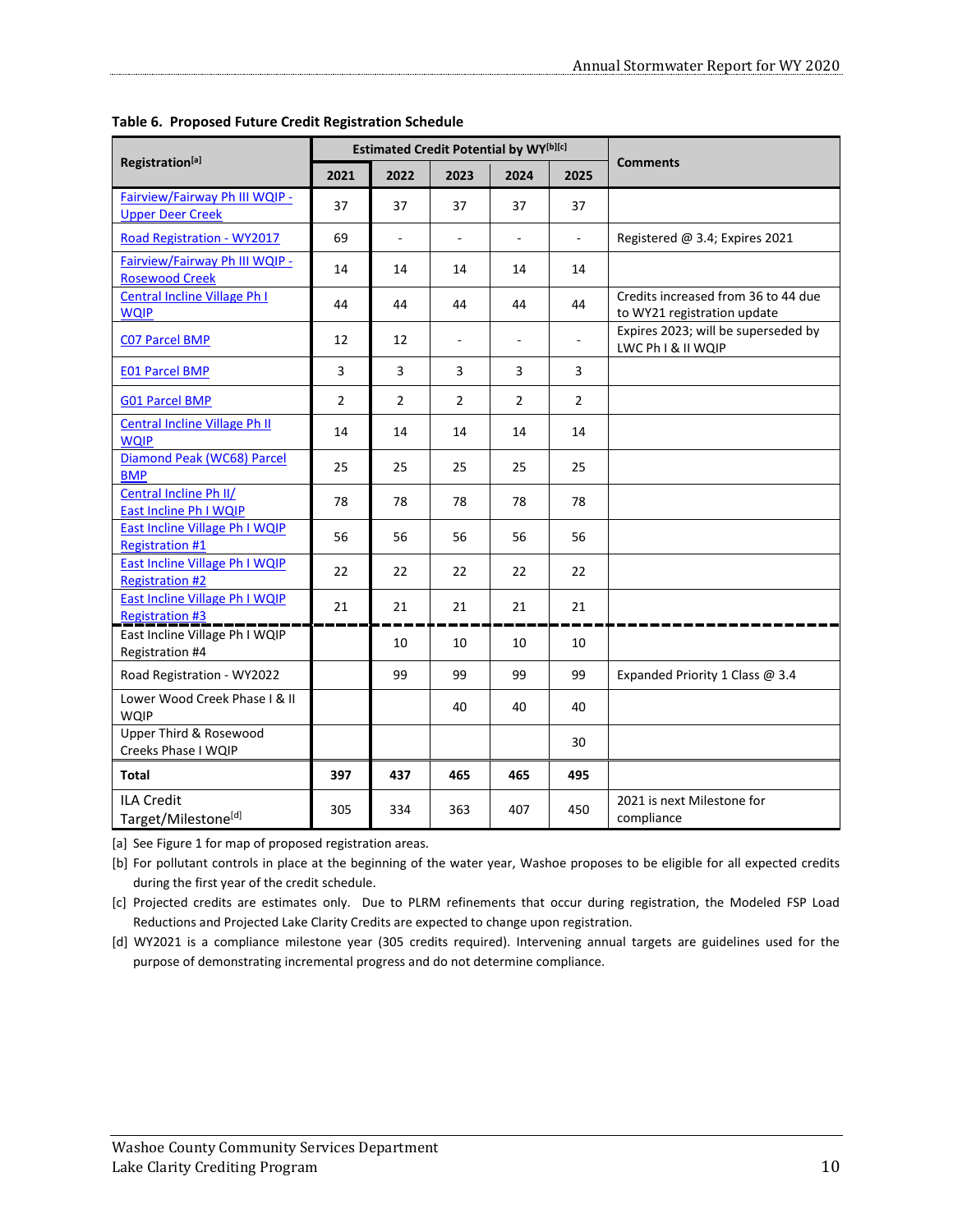

<span id="page-10-0"></span>Path: \\wcdata\gisdata1\benj\MapRequest\Request03082021\Map1.mxd

Washoe County GIS, 3/12/2021

#### **Figure 1. Catchments Planned for Registration to Meet 2021 Milestone**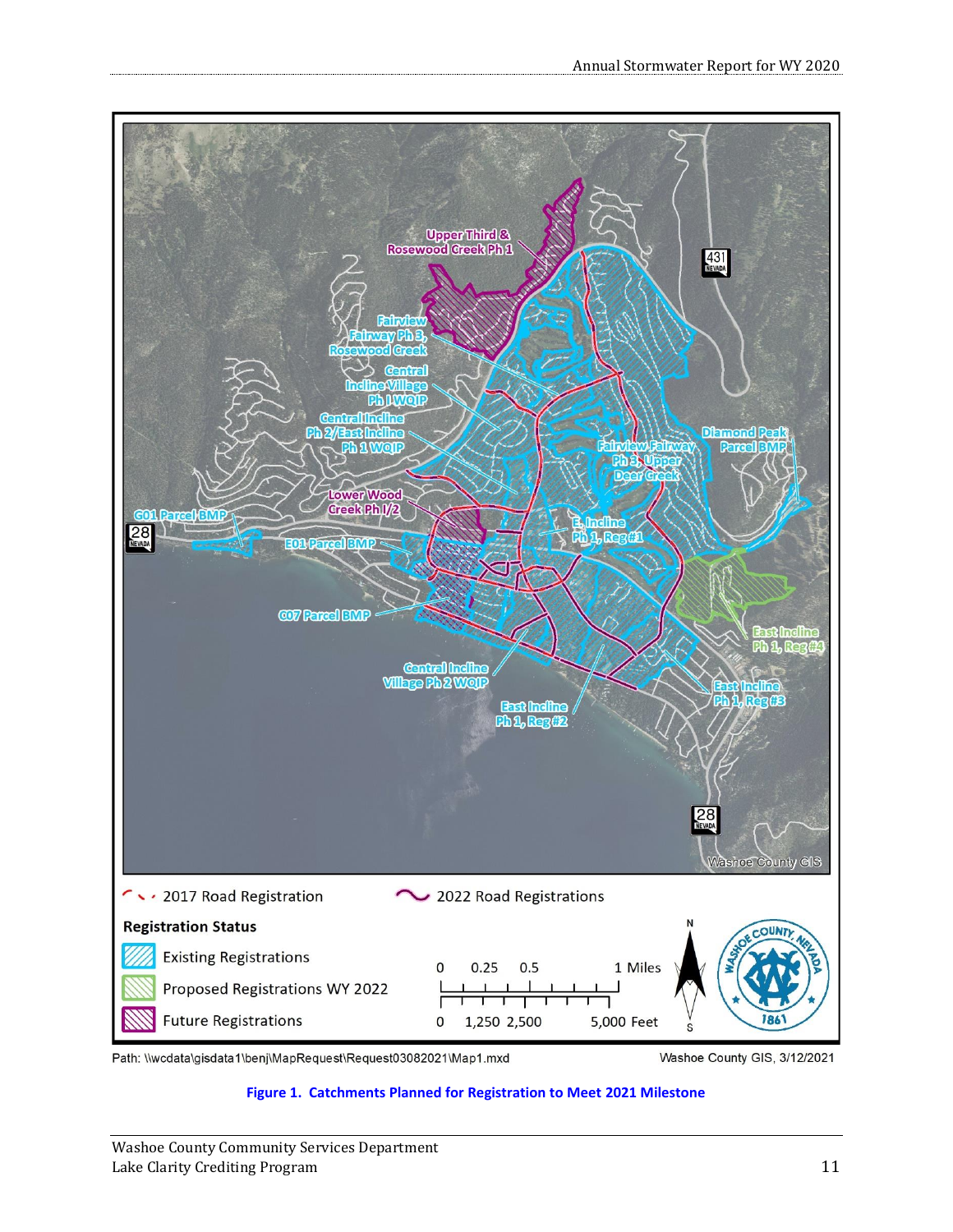### **Update to Intermediate Credit Target Schedule**

The credit target schedule in [Table](#page-9-0) [6](#page-9-0) presents the current ILA load reduction targets and milestones based on the 2016 Jurisdictional Baseline Report. Washoe County is on track to meet each of these targets and milestones and does not propose any changes to the credit schedule currently.

### <span id="page-11-0"></span>**4 Fiscal Analysis**

### <span id="page-11-1"></span>**4.1 Budget**

Expenses related to the implementation of the Lake Tahoe TMDL include program management, infrastructure maintenance, stormwater monitoring and capital improvements. Washoe County continues to refine program cost estimates with ongoing development of a robust asset management system and continuation of the Lake Tahoe Stormwater Program Support Services Project to identify program costs and evaluate feasible long-term funding sources related to the lake Tahoe TMDL. Project goals include identifying Washoe County's stormwater costs in the Tahoe Basin and identifying options to develop a sustainable funding source. The first project tasks include:

- Defining the Program This includes developing the understanding of all of Washoe County's Stormwater Program requirements, components and services.
- Developing a Financial Analysis for the Program This includes developing annual past and future program expenditures for major program elements; identifying any gaps between previous and future costs; and past revenue sources and their future availability.

These tasks have proven to be a significant undertaking, requiring compilation of a substantial amount of cost data related to all aspects of TMDL implementation. The data is currently being analyzed to develop program costs and funding sources. The County will finalize this portion of the project during WY20 and expects to be able to present the results of the Financial Analysis, with a detailed Program budget, in the next Annual Report. In the meantime, the County will continue to advance the program through the following tasks:

- Develop Initial Program Branding This includes developing Program branding and messaging, which includes defining a compelling title, tag line, and answering key questions about the Program.
- Perform Initial Outreach to Key Stakeholders and Potential Partners This includes facilitating initial outreach to key stakeholders and potential partners, including the facilitation and documentation of meetings with the identified stakeholders. Based on a compilation of all information, the County will determine if there is strong justification and support to move forward with a funding initiative.

In addition to continuing the cost and funding study, Washoe County implemented Asset Essentials in the summer of 2018; this software allows more detailed tracking of maintenance performed related to the implementation of the Lake Tahoe TMDL. During WY19, the County incorporated updated and improved GIS data, which allows Washoe County to better maintain assets and plan capital projects.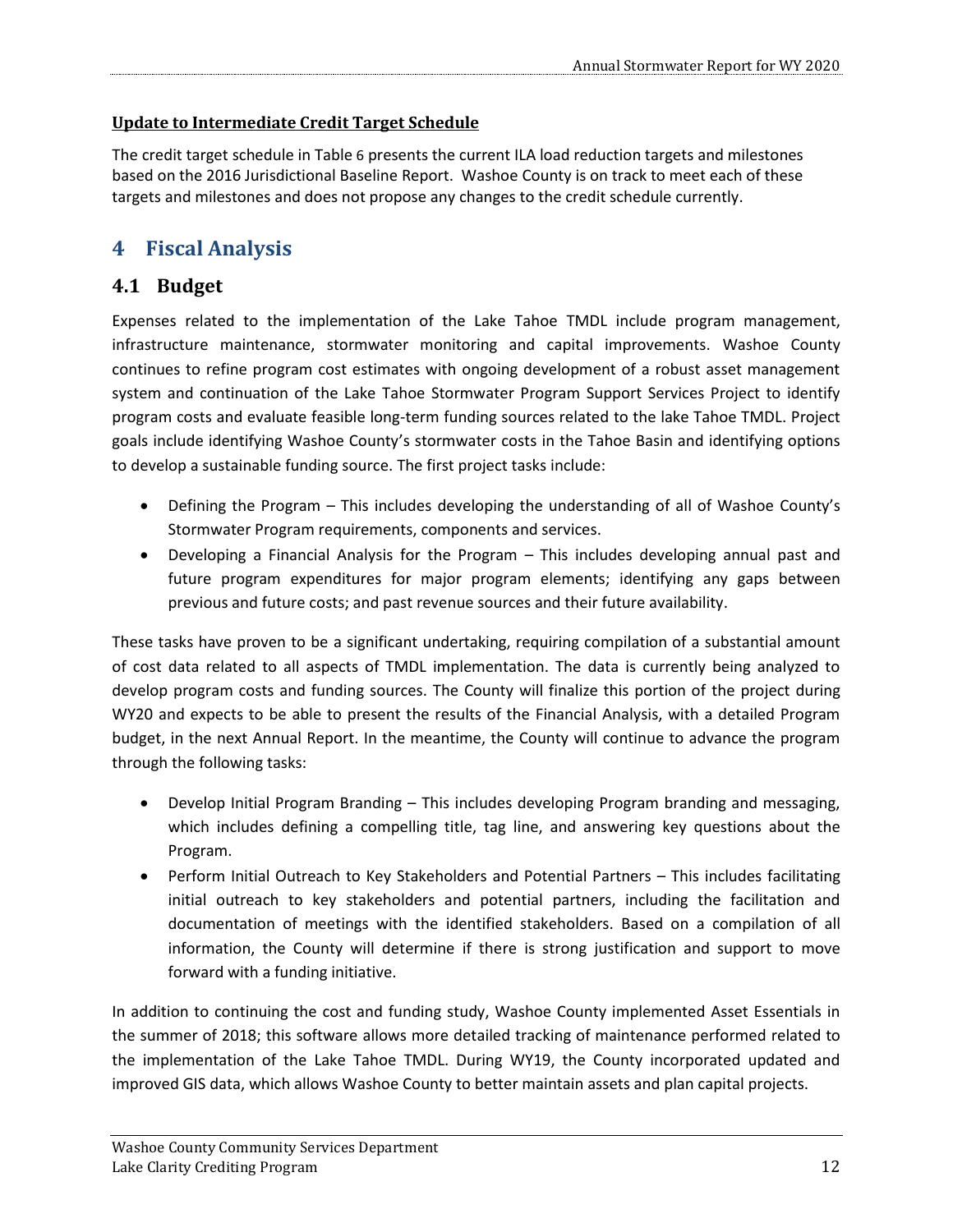### <span id="page-12-0"></span>**4.2 Finance Plan**

Historically Washoe County has relied on grant funds for project planning, design and implementation. Washoe County's active grant funded projects (as of September 30, 2020) that support implementation of the Lake Tahoe TMDL are listed in [Table 7](#page-12-1) and include stormwater quality improvement projects, Best Available Technology (BAT) high efficiency street sweepers, BAT abrasive spreaders for enhanced road operations, participation in TMDL stormwater monitoring, and credit registration. Washoe County uses TRPA Water Quality Mitigation funds as match for BAT equipment purchases, limited infrastructure maintenance, LCCP implementation, and water quality improvement projects. However, the County recognizes these funds are not generated rapidly enough to be considered a long-term funding source. Grant administration is ongoing and includes the submittal of quarterly reports related to each project. In addition to administering the current grants, Washoe County continues to pursue available funding and explore partnerships to meet the requirements of the ILA. Washoe County will continue to target grant funding opportunities, such as the Lake Tahoe Restoration Act (once funding is allocated), Nevada Division of State Lands funding, and NDEP's 319(h) program.

| <b>Project Description</b>                                          | <b>Funders</b>                                                                        | <b>Total Funding</b><br>Amount <sup>[a]</sup>      | <b>Funding</b><br><b>Period</b> | <b>Water Quality Action</b>                             |
|---------------------------------------------------------------------|---------------------------------------------------------------------------------------|----------------------------------------------------|---------------------------------|---------------------------------------------------------|
| Washoe County Tahoe Basin                                           | 319(h)                                                                                | \$200,000                                          | 2013-2020                       | Road Operations                                         |
| High Efficiency Sweeper                                             | WC In Kind Match                                                                      | \$270,000                                          |                                 |                                                         |
| Lake Tahoe Stormwater<br>Program Support Services<br>Project        | <b>Washoe County GF</b>                                                               | \$94,410                                           | 2017-2019                       | Sustainable Water<br><b>Quality Funding</b>             |
| <b>LCCP Registration and</b><br>Implementation Ph II <sup>[b]</sup> | 319(h)<br><b>TRPA Mitigation Funds</b><br>WC In Kind Match                            | \$45,911.23<br>\$45,911.23<br>\$30,000.00          | 2018-2019                       | Continue catchment<br>registrations and RAMs            |
| Lower Wood Creek Phase I                                            | <b>NDSL Tahoe Bonds</b><br>319(h)<br><b>TRPA Mitigation Funds</b><br>Washoe County GF | \$2,365,000<br>\$353,000<br>\$606,500<br>\$115,500 | 2018-2022                       | Water quality<br>improvement project and<br>parcel BMPs |
| <b>TRCD Stormwater Compliance</b><br>Monitoring <sup>[c]</sup>      | <b>Partner Jurisdictions</b><br><b>Washoe County GF</b>                               | \$680,000<br>\$136,000                             | 2019-2021                       | <b>TMDL</b> required<br>stormwater monitoring           |
| <b>LCCP Registration and</b><br>Implementation Ph III               | 319(h)<br><b>TRPA Mitigation Funds</b><br>WC In Kind Match                            | \$39,229.92<br>\$36,730.59<br>\$15,500.00          | 2020-2021                       | Continue catchment<br>registrations and RAMs            |

<span id="page-12-1"></span>

| Table 7. Active Washoe County Projects (as of September 30, 2020) |
|-------------------------------------------------------------------|
|-------------------------------------------------------------------|

[a] Funding amounts as of September 30, 2020

[b] Project closed out during WY20

[c] Project management done by TRCD. Washoe County's contract is for three years, and funding amounts assume partner jurisdiction participation for the same term.

[Table 88](#page-13-1) identifies projects that need to be implemented to meet credit targets and credit milestones beyond 2024. Like many of the Lake Tahoe basin jurisdictions, Washoe County does not have a reliable and sustainable funding source for the additional infrastructure maintenance, stormwater monitoring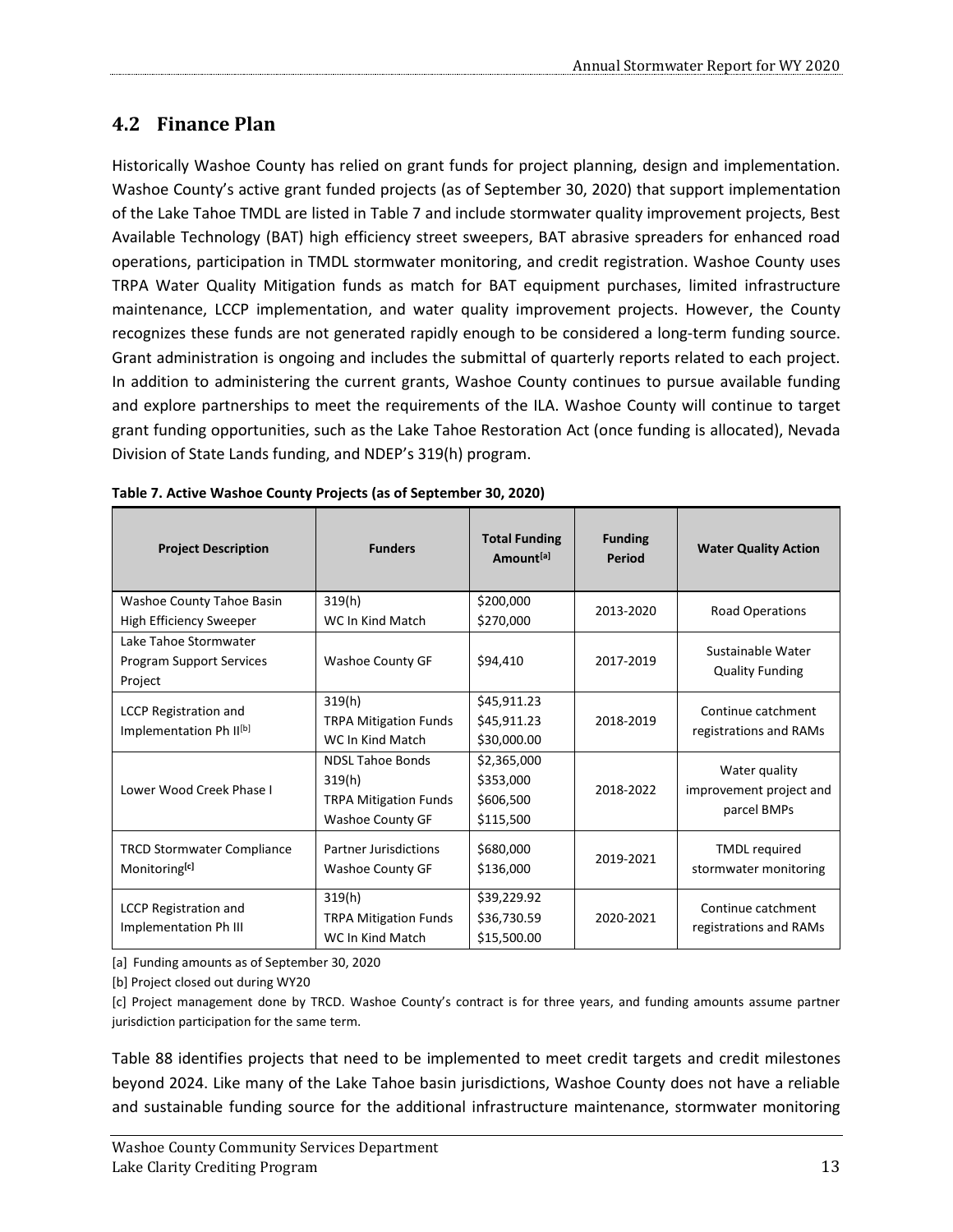and capital project design and construction necessary under the LCCP. As described in Section 4.1, the County is working to develop comprehensive program costs and ultimately identify a feasible long-term approach to fund these and other projects to meet the County's commitments under the TMDL.

| <b>Project Description</b>               | <b>Targeted Funding</b><br><b>Sources</b>                                                             | <b>Estimated Total Cost</b>                       | Implementation<br>Year | <b>Water Quality Action</b>                             |
|------------------------------------------|-------------------------------------------------------------------------------------------------------|---------------------------------------------------|------------------------|---------------------------------------------------------|
| <b>Expand Road Registration</b>          | <b>Washoe County</b>                                                                                  | N/A                                               | 2022                   | Road operations                                         |
| Lower Wood Creek Phase<br>Ш              | <b>NDSL Tahoe Bonds</b><br>319(h) Grant<br><b>TRPA Mitigation</b><br><b>Funds</b><br>Washoe County GF | \$2,021,257<br>\$153,000<br>\$592,903<br>\$80,850 | 2023                   | Water quality<br>improvement project<br>and parcel BMPs |
| Upper Third & Rosewood<br>Creeks Phase I | <b>NDSL</b><br><b>LTRA Reauthorization</b>                                                            | \$3,500,000                                       | 2024                   | Water quality<br>improvement project<br>and parcel BMPs |
| Preston Field [a]                        | Unknown                                                                                               | \$3,000,000                                       | 2026                   | Water quality<br>improvement project<br>and parcel BMPs |
| Burnt Cedar Creek [a]                    | Unknown                                                                                               | \$3,000,000                                       | 2028                   | Water quality<br>improvement project<br>and parcel BMPs |
| Upper Wood Creek [a]                     | Unknown                                                                                               | \$2,500,000                                       | 2030                   | Water quality<br>improvement project<br>and parcel BMPs |

<span id="page-13-1"></span>**Table 8. Proposed Washoe County Projects (as of Oct 1, 2020)**

<span id="page-13-0"></span>[a] These projects are not part of Washoe County's 5-year list; therefore, they are not included in the EIP Tracker.

### **5 Barriers**

Five major barriers continue to affect Washoe County's successful implementation of the Lake Clarity Crediting Program; these include funding, decrease in prioritization of stormwater quality in the Tahoe Basin, adaptive management, Road RAM, and time needed to administer the LCCP.

1. Lack of a dedicated and sustainable funding source is anticipated to be Washoe County's largest barrier to meeting the Lake Tahoe TMDL. Funding has been obtained for capital projects, stormwater monitoring, and program management required to meet the 2021 milestone; however, funding gaps exist to accomplish these same tasks for the 2026 milestone. Additionally, the County's operations and maintenance costs continue to increase with added stormwater infrastructure and expanding road operations, Washoe County is actively working to document total program expenses and explore future funding options. Until a sustainable funding source is established, Washoe County will continue to rely on limited grant opportunities, diminished TRPA Mitigation funds, and partnering opportunities that result in cost savings.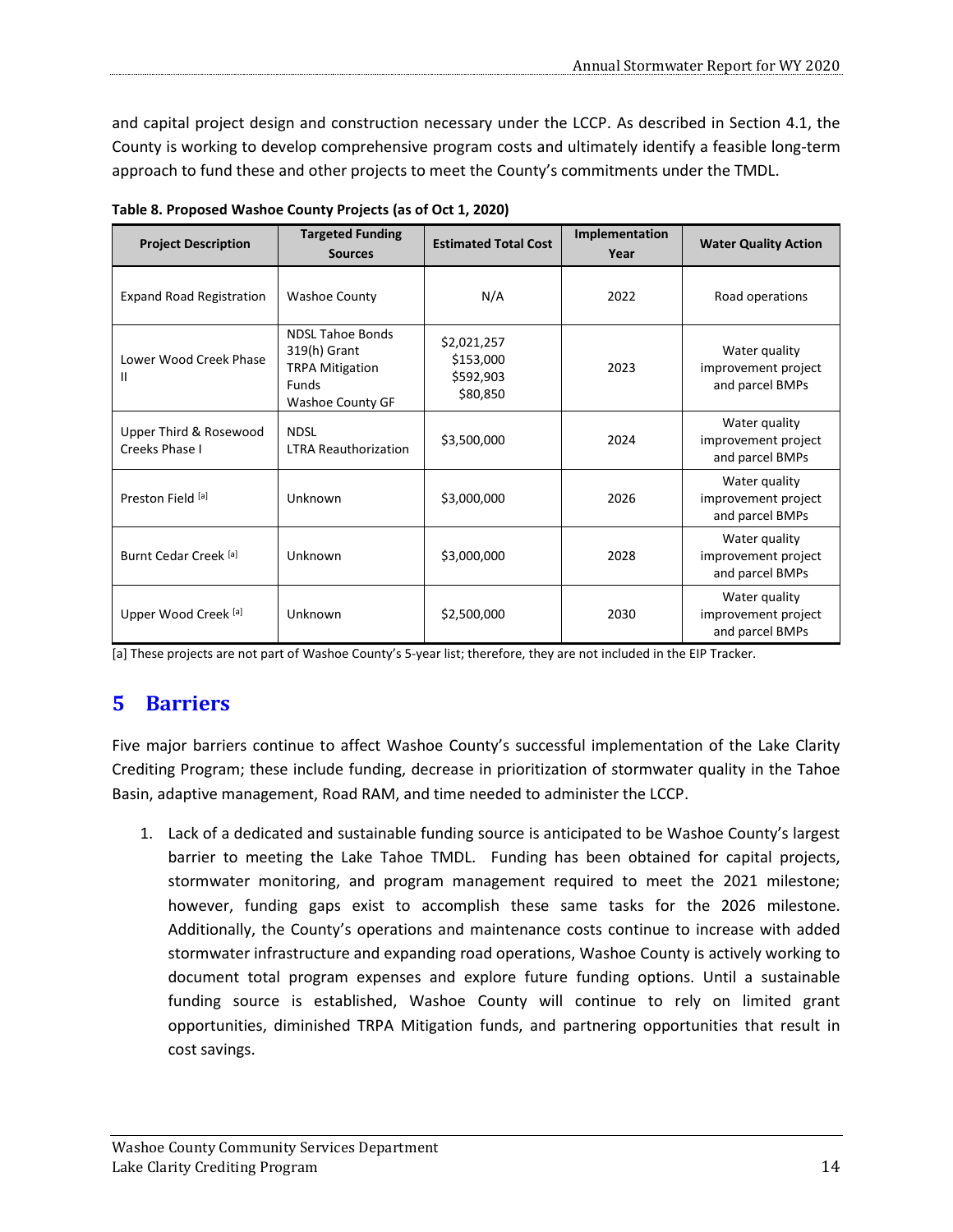2. There has been a decrease in federal, state and regional policy prioritization of the importance of stormwater quality impacts in the Lake Tahoe Basin; while other issues affecting the Lake Tahoe Basin, such as forest health, invasive species, biological diversity, climate fluctuation, and TRPA's environmental threshold carrying capacities, have increased in importance. These factors, combined with public observation of the amount of funding previously spent on water quality in the Tahoe Basin, lead to challenges in securing funding for stormwater-related projects and programs. As examples, the Lake Tahoe Restoration Act has provided only very limited funding for watershed projects since 2016, and jurisdictions around the Lake continue to fail at public-supported stormwater funding initiatives.

Although focus and funding have shifted away from stormwater, significant funding is still needed to fully implement the County's Program through the term of the Lake Tahoe TMDL. Dedicated funding is necessary at the programmatic level to ensure incremental progress will be made and to provide better certainty of the return on capital investment through a dedicated maintenance/replacement funding stream.

- 3. The Lake Tahoe TMDL Program uses adaptive management to incorporate best available science and technical information; a stakeholder review process results in annual findings and possible recommended changes to the TMDL program. As a result, the Stormwater Tools and the LCCP continue to evolve since program inception. While some of the changes are for the better of the program and the tools, others have created uncertainty for the County and its strategies to meet credit targets and milestones; and nearly all changes result in additional work on the part of the County and/or NTCD to update registrations or to otherwise comply with the adaptations. This persistent potential for change creates a barrier for the County in developing a long-term strategy to meet credit milestones to comply with the TMDL; it also makes it difficult to plan for staff time and resources to manage and administer the LCCP.
- 4. Challenges associated with Road RAM inspections is a potential barrier to Washoe County meeting credit targets and milestones. The 2018 LCCP Policy Update Project increased winter/spring RAM requirements, and the impacts of the changes are not yet fully understood. Due to winter road conditions, it is often exceedingly difficult to balance weather, roadway safety, road surface conditions, scheduling and Road RAM scores. Additionally, observations of salt-clouds impacting Road RAM scores during winter months is becoming an increasing concern. It may prove perilous to rely on road operations as a method to meet milestones if scheduling, weather impacts, and/or road conditions prevent Washoe County from declaring credits in any given water year.
- 5. The time to complete credit registrations has decreased since the beginning of the LCCP; however, the total amount of staff time required to administer the LCCP continues to be a barrier for Washoe County. Registrations take multiple iterations to finalize; adaptive management changes consume time (see Barrier #3); scheduling RAMs is an ongoing challenge (see Barrier #4); and tracking, planning, reporting, and funding are persistent necessities for the Program. Even with the support of NTCD, the County is only just able to meet deadlines and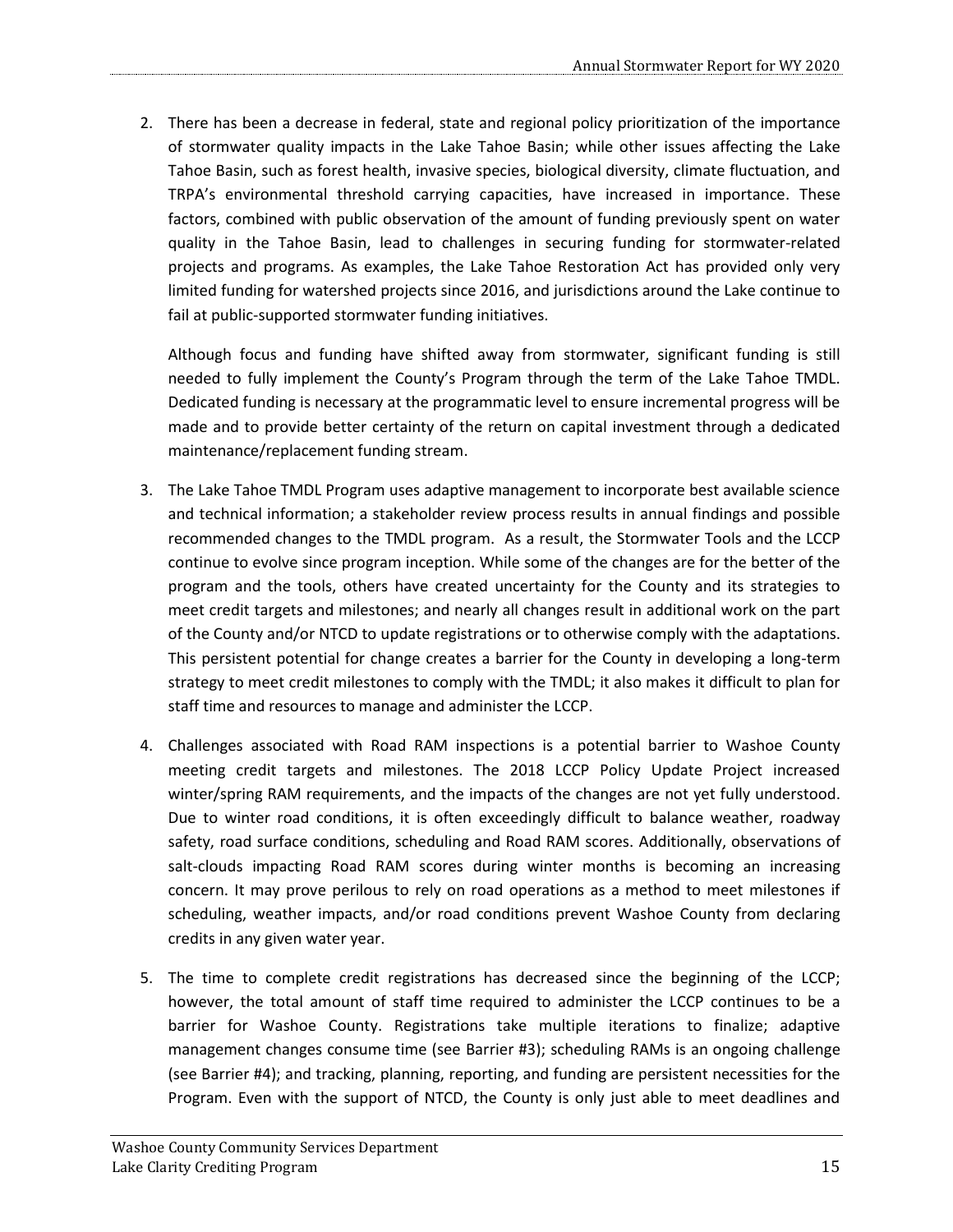maintain compliance. Staff time is a limited resource at Washoe County, and any efficiencies and simplifications that can be implemented to the LCCP would be beneficial.

### <span id="page-15-0"></span>**6 Baseline Discrepancies**

The baseline load estimate developed in the 2016 Jurisdictional Baseline Report is refined with each credit registration. During the registration process, refinements will be made to the PLRM baseline inputs to better reflect baseline conditions. These changes are documented in each registration memo. NTCD maintains a comprehensive baseline load tally as continual refinements are made at the jurisdictional scale. According to that dataset, reflecting all registration through WY2020, Washoe County's total baseline load has increased by 2,189 lb-FSP/yr, or approximately 11 credits, which is equivalent to a relative percent difference of 0.7% (see Table 9). Additionally, Table 9 shows the differences in total phosphorus and total nitrogen. The magnitude of this baseline change is negligible after five years of registrations and refinements; the adjustments will have no impact on Washoe County's future credit targets and milestones. Therefore, the County proposes discontinuing this tracking exercise at the end of the current ILA period.

|  |  |  | <b>Table 7. Baseline Discrepancies</b> |
|--|--|--|----------------------------------------|
|--|--|--|----------------------------------------|

| <b>Pollutant of</b><br><b>Concern</b> | 2016 Jurisdictional<br><b>Baseline Report Estimated</b> | <b>Registration Baseline</b><br><b>Refined</b> | <b>Baseline Difference</b> | <b>Baseline Difference</b><br>(Credits) | <b>Baseline Relative</b><br><b>Percent Difference</b> |
|---------------------------------------|---------------------------------------------------------|------------------------------------------------|----------------------------|-----------------------------------------|-------------------------------------------------------|
| FSP (lb/yr)                           | 290,412                                                 | 292,601                                        | $+2,189$                   | $+11$                                   | 0.7%                                                  |
| Total<br>Phosphorus<br>(lb/yr)        | 1,228                                                   | 1,225                                          | $-3$                       |                                         | $-0.2%$                                               |
| <b>Total Nitrogen</b><br>(lb/yr)      | 4,722                                                   | 4,683                                          | $-39$                      |                                         | $-0.8%$                                               |